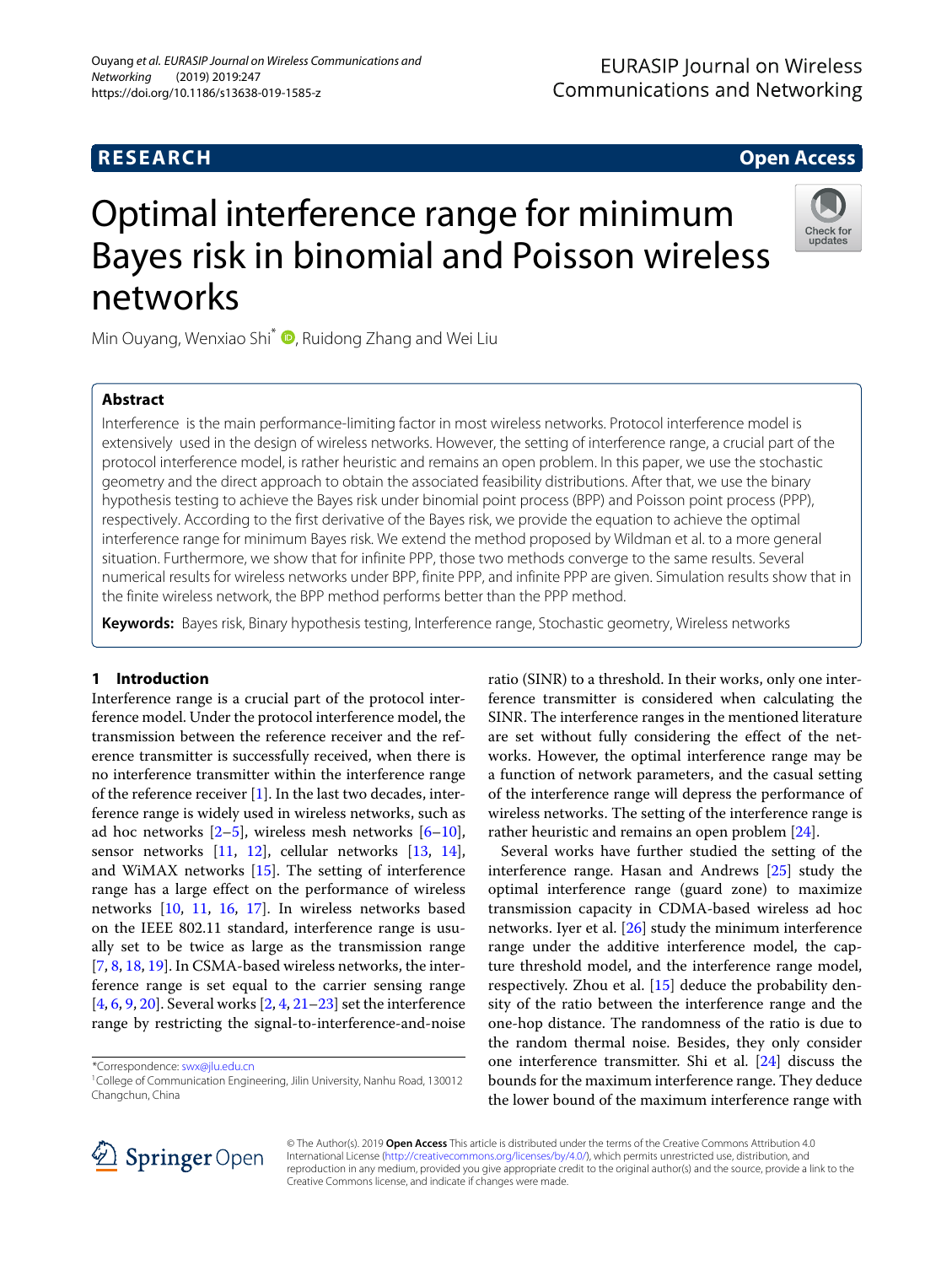the maximum transmission range, and the upper bound with the maximum range that a band can be reused. Their work gives the span of maximum interference range. However, the exact value of the interference range remains unknown.

Zhang et al. [\[27\]](#page-10-24) propose the physical-ratio-K (PRK) interference model as a reliability-oriented instantiation of the protocol model. Furthermore, they study the effect of K on the reliability and throughput. Hasan and Ali [\[28\]](#page-10-25) present the optimal interference range (guard zone) expression that maximizes the density of successful transmissions under an outage constraint. Wildman and Weber [\[29\]](#page-10-26) study the optimal interference range to minimize the Bayes risk of the protocol interference model in wireless Poisson networks. In [\[30\]](#page-10-27), they also investigate the interference range to maximize the correlation of the physical interference model and protocol interference model in Poisson networks. The authors use the binary hypothesis testing to achieve the interference range for minimum Bayes risk. However, their works are only suitable for Poisson networks. The Poisson point process has two deficiencies when modeling finite networks. The first one is no consideration of the network boundary. The second one is the allowance of unbounded nodes in a finite area. The optimal interference range for finite network needs further study.

In this paper, our main contribution is proposing a method of setting the optimal interference range which is applicable for a more general situation. We employ the binary hypothesis testing framework to outline the relationship between the physical and protocol interference model. The optimal interference range is configured to minimize the Bayes risk of the protocol interference model.

The first contribution of this paper is proposing a method to achieve the optimal interference range for binomial wireless networks. We adopt the direct approach to obtain the associated feasibility distributions for wireless networks under BPP. Furthermore, we calculate Bayes risk with those distributions and deduce the optimal interference range to minimize the Bayes risk.

Next, we derive the optimal interference range for finite and infinite Poisson wireless networks. Furthermore, we demonstrate that the optimal interference range found by Wildman et al. [\[30\]](#page-10-27) is the special case of the infinite PPP.

Finally, we present several numerical results of Bayes risks, receiver operating characteristic (ROC), and area under curve (AUC) under BPP, finite PPP, and infinite PPP. Our results reveal that the BPP method and the finite PPP method achieve smaller optimal interference range than the infinite PPP method. In the finite wireless network, the BPP method performs better than the PPP methods.

The rest of this paper is organized as follows. In Section [2,](#page-1-0) we introduce the wireless network model, including the propagation model, physical interference model, and protocol interference model. In Section [3,](#page-2-0) we introduce the binary hypothesis testing and Bayes risk. In Section [4,](#page-2-1) we provide the feasibility distributions under binomial wireless networks and Poisson wireless networks, respectively. In Section [5,](#page-3-0) we deduce the Bayes risk and optimal interference range. In Section [6,](#page-5-0) we give some numerical results for BPP and PPP. Section [7](#page-7-0) concludes this paper. Finally, for clarity, long proofs are presented in the [Appendix.](#page-7-1)

#### <span id="page-1-0"></span>**2 Network model**

We consider a network, in a two-dimensional region *A*, with a reference receiver  $RX_0$ , a reference transmitter  $TX_0$ , and *M* interference transmitters  $TX_1, \cdots, TX_M$ . Assume that all interference transmitters are active and consist of a point process in a snapshot. In this paper, we concentrate on analyzing the performance (the Bayes risks) of the networks at a snapshot with stochastic geometry tool. For the analyzing of the long-term metrics, queuing theory should also be incorporated [\[31\]](#page-10-28). Without a loss of generality, due to the stationarity of the point process, we may take the reference receiver to be at the origin. The distance is normalized by the distance from  $TX_0$  to  $RX_0$ , denoted by  $d_0 = 1$ . Let  $d_i$  denote the distance from  $TX_i$  to  $RX_0$ . The area of the network region is denoted by |*A*|. As the power allocation is not considered in this paper, we assume that all transmitter's power  $P_i$  for all  $i \in \{0, \dots, M\}$  is the same.

#### **2.1 Propagation model**

Our signal propagation model considers the path loss with Rayleigh fading. The signal received by *RX*<sup>0</sup> from *TXi*, denoted by *PRi*, is

$$
P_{Ri} = P_i h_i d_i^{-\alpha} \tag{1}
$$

where *hi* is the i.i.d. unit-mean exponential shadowing factor for all  $i \in \{0, \dots, M\}$ ,  $\alpha > 2$  is the path loss exponent. The value of  $\alpha$  is typically between 2 and 8 as in [\[32\]](#page-10-29) and [\[33\]](#page-10-30).

#### **2.2 Physical interference model**

Under physical interference model, transmission from  $TX_0$  is successfully received by  $RX_0$  if the SINR is no less than a defined SINR threshold  $β$ , which can be expressed as follows:

$$
SINR = \frac{h_0}{SNR^{-1} + \sum_{i=1}^{M} h_i d_i^{-\alpha}} \ge \beta
$$
 (2)

where SNR is the average signal-to-noise ratio. The interference range is mainly affected by interference, and we mainly interest in the effect of interference in this paper. As wildly assumed in [\[25](#page-10-22)[–34\]](#page-11-0), we calculate the noise with the average. Remember that distance is normalized by  $d_0$ ,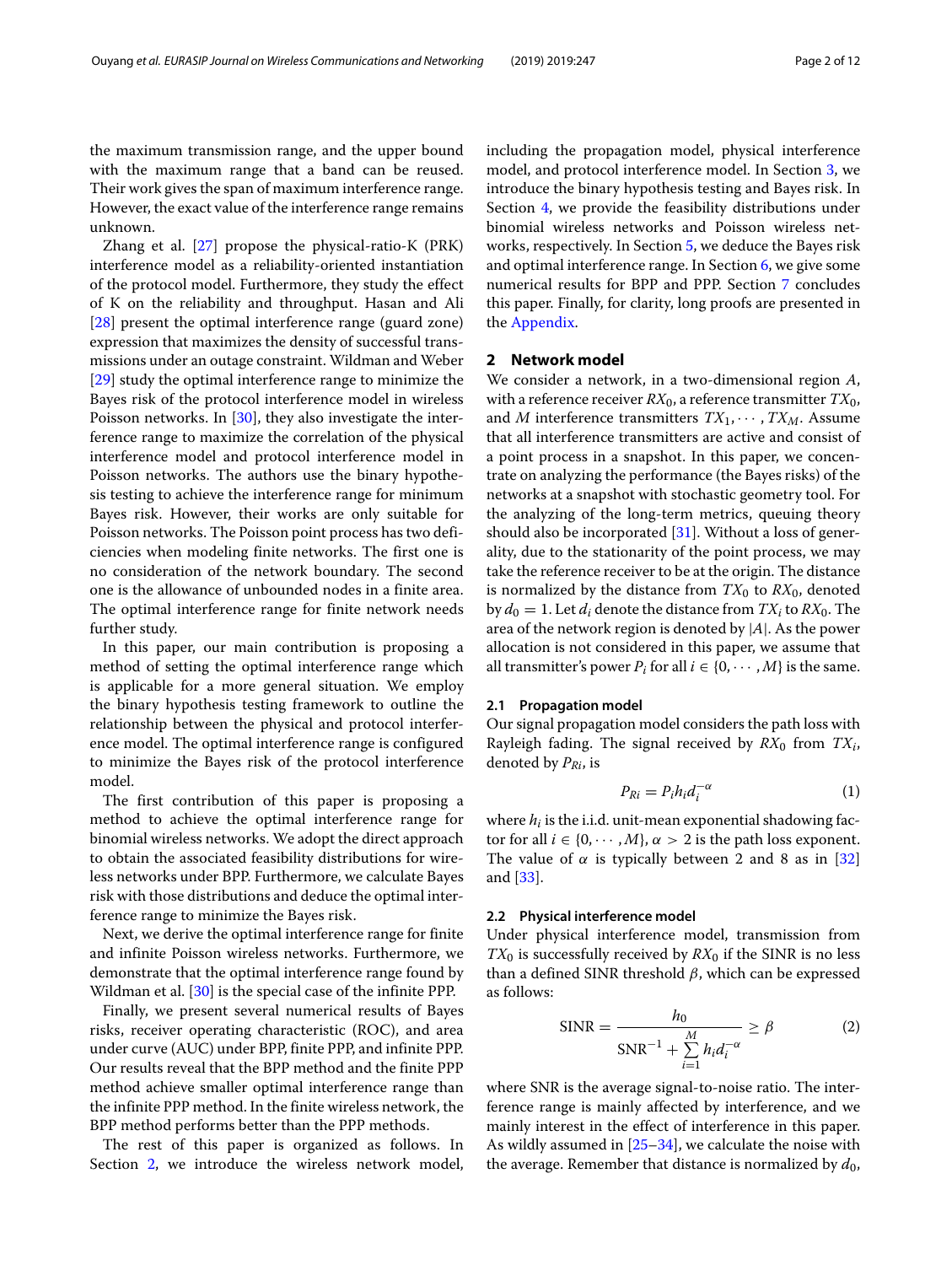and the  $SNR^{-1}$  is achieved by dividing the transmitter power *P*<sup>0</sup> with the average noise.

Let random variables  $H = 1$  {SINR  $\geq \beta$ } represent the physical model feasibility, denoted by *H*1, of the transmission from  $TX_0$  to  $RX_0$ . The indicator  $\mathbf{1}_A$  has the value 1 for all elements of *A* and the value of 0 for all elements not in *A*. The physical model failure is denoted by  $H_0$ .

#### **2.3 Protocol interference model**

Under protocol interference model, a transmission from  $TX_0$  to  $RX_0$  is successful, if there are no interference transmitters within the interference range of  $RX_0$ , denoted by *R<sub>I</sub>*. Let random variables  $D = \mathbf{1} \{d_i \ge R_I, \forall i \ne 0\}$  represent the protocol model feasibility, denoted by  $D_1$ , of the transmission from  $TX_0$  to  $RX_0$ . The protocol model failure is denoted by  $D_0$ .

#### <span id="page-2-0"></span>**3 Binary hypothesis testing and Bayes risk**

In wireless networks, the physical interference model is considered as a more realistic description of the effects of interference [\[35\]](#page-11-1). Appropriate setting of the interference range of the protocol interference model can maximize the similarity between the two models. The appropriate setting here means to set the interference range to be the optimal interference range which maximizes the similarity. In this paper, we employ the binary hypothesis testing framework in  $[36]$  to describe the relationship between the two models. The minimum Bayes risk maps the maximum similarity. The optimal interference range to maximize the similarity between the two models is equivalent to minimize the Bayes risk.

In the binary hypothesis testing, the two hypotheses (null hypothesis  $H_0$  and alternate hypothesis  $H_1$ ) represent the possible outcomes (failure and success) under the physical interference model. The two decisions  $(D_0)$ and *D*1) represent the possible observations (failure and success) under the protocol interference model. For this binary hypothesis testing problem, four possible cases can occur:

- (1) Decide  $D_0$  when  $H_0$  is true.
- (2) Decide  $D_0$  when  $H_1$  is true.
- (3) Decide  $D_1$  when  $H_0$  is true.
- (4) Decide  $D_1$  when  $H_1$  is true.

In order to use the Bayes' criterion, we assume that a cost is assigned to the possible decisions. We can define  $C_{ij}$   $(i, j = 0, 1)$  as the cost associated with the decision  $D_i$ , when hypothesis  $H_i$  is true. In particular, the costs for this binary hypothesis test problem are  $C_{00}$  to case (1),  $C_{01}$  to case (2),  $C_{10}$  to case (3), and  $C_{11}$  to case (4). The goal in our Bayes' criterion is to determine the optimal interference range to minimize the average cost *E*[ *C*], also known as Bayes risk *r* in [\[29\]](#page-10-26). Denote  $P(D_i | H_j)$  as the joint probability that we decide  $D_i$  when the hypothesis  $H_i$  is true. The Bayes risk is

$$
r = E[C] = \sum_{i,j} C_{ij} P(D_i, H_j)
$$
 (3)

The cost *Cij* may be chosen to be particular network performances. In this paper, we use the uniform cost model  $(C_{00} = C_{11} = 0$  and  $C_{01} = C_{10} = 1$ ) for simplicity. This assumption is reasonable, as there is no cost of similarity when the two models make the same decision, as in [\[29\]](#page-10-26) and [\[30\]](#page-10-27). From Bayes' rule, the Bayes risk can be expressed as follows:

<span id="page-2-3"></span>
$$
r = P(D_0, H_1) + P(D_1, H_0)
$$
  
=  $P(H_1) + P(D_1) - 2P(H_1|D_1) P(D_1)$  (4)

where  $P(H_1)$  and  $P(D_1)$  are the probabilities of physical and protocol feasibility distribution, respectively.  $P(H_1 | D_1)$  is the conditional feasibility distribution of physical model given successfully received of the protocol model. Those feasibility distributions will be deduced in the following section.

#### <span id="page-2-1"></span>**4 Feasibility distributions**

Based on the network model and according to the stochastic geometry, we provide the feasibility distributions of binomial and Poisson wireless networks.

#### **4.1 Binomial wireless networks**

Assume that *M* interference transmitters are independently and uniformly distributed over *A*. *A* is a circle center at the origin with radius of *R*. Thus, the interference transmitters are drawn from a BPP of density  $\lambda = M \left/ (\pi R^2)$  . We denote the BPP by  $\Phi_M$ . According to the coverage probability of  $[34]$  and the standard results in stochastic geometry [\[37\]](#page-11-3), following three distributions can be obtained.

<span id="page-2-2"></span>**Lemma 1** *The feasibility distribution of the physical model under BPP is*

<span id="page-2-4"></span>
$$
P^{BPP} (H_1) = e^{-\zeta} \left( 1 + \frac{\Phi (R)}{R^2} \right)^M
$$
 (5)

 $where \zeta = \beta / \text{SNR}, \Phi(x) = \frac{2}{\beta} \Psi(x) - x^2,$  $\Psi(x) = \int_0^x \frac{t^{\alpha+1}}{1+t^{\beta-1}t^{\alpha}} dt$  $=\left(\frac{x^{\alpha+2}}{\alpha+2}\right)$  $\alpha+2$  $\Big)$ <sub>2</sub>*F*<sub>1</sub> $\Big( \Big[ 1, \frac{2}{\alpha} + 1 \Big]$ ;  $\frac{2}{\alpha} + 2, -\frac{x^{\alpha}}{\beta} \Big)$ , and  $_2F_1$  *is the Gauss hypergeometric function,*  $2F_1([a, b]; c, x)$  $=\frac{\Gamma(c)}{\Gamma(b)\Gamma(c-b)}\int_0^1 v^{b-1}(1-v)^{c-b-1}(1-xv)^{-a}dv,$ and  $\Gamma$   $(\cdot)$  *is the gamma function.* 

*Proof* This result follows from [\[34\]](#page-11-0), by setting the exclusion zone radius (the area of no active interference transmitters) *rin* to be zero and the transmitting probability (the active probability of interference transmitters) *p* to be one. In the physical interference model, there is no location constraint for the transmitters, and it is reasonable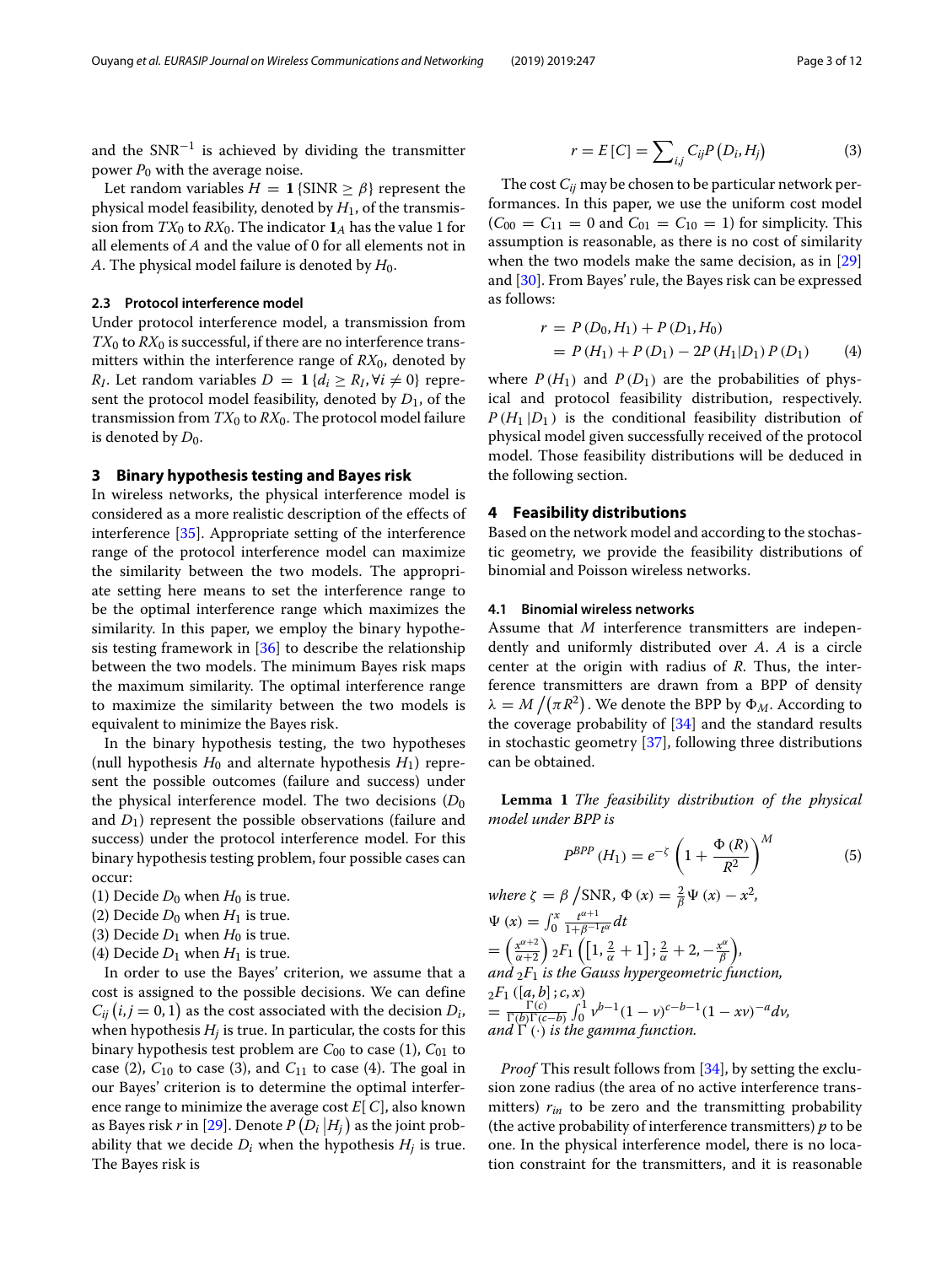to set *rin* to be zero. For the simplicity of derivation, we set the transmitting probability to be one, as in [\[29\]](#page-10-26) and [\[30\]](#page-10-27). When considering transmitting probability, the feasibility distribution can also be calculated. More complex and challenging cases with spatio-temporal traffic, where *p* is decided by a stochastic process, can be investigated by combining stochastic geometry and queuing theory as in [\[38\]](#page-11-4).  $\Box$ 

<span id="page-3-1"></span>**Lemma 2** *The feasibility distribution of the protocol model under BPP is*

<span id="page-3-4"></span>
$$
P^{BPP} (D_1) = \left( 1 - \frac{R_I^2}{R^2} \right)^M
$$
 (6)

*Proof* According to [\[37\]](#page-11-3), for a binomial point process with *M* points in a compact set *A*, the void probabilities of a point process are the probabilities of there being no point of the process in given test sets *B*:

$$
P(N (B) = 0) = \frac{(v_d (A) - v_d (B))^M}{v_d (A)^M}
$$
 (7)

where  $N(B)$  is the number of point in *B*,  $v_d(B)$  is the volume of *B*.

The feasibility distribution of the protocol model under BPP, denoted by  $P^{\rm BPP}(D_1)$ , is the probability of there being no point of interference transmitter in the interference range of the reference receiver. The interference range in this paper is the circle centered at the reference receiver with radius  $R_I$ . Substitute the interference range for  $B$ ,  $\pi R_I^2$ for  $v_d$  (*B*), and  $\pi R^2$  for  $v_d$  (*A*) achieves Lemma [2.](#page-3-1)

<span id="page-3-3"></span>**Lemma 3** *The conditional feasibility distribution of physical model given successfully received of protocol model under BPP is*

<span id="page-3-5"></span>
$$
P^{BPP}(H_1|D_1) = e^{-\zeta} \left( 1 + \frac{\Phi(R) - \Phi(R_I)}{R^2} \right)^M \tag{8}
$$

*Proof* Similar to the proof of Lemma [1,](#page-2-2) this is achieved by setting the exclusion zone radius *rin* to be *RI* and the transmitting probability *p* to be one. Here, we set the exclusion zone radius to be  $R_I$ , means there being no interference transmitter in the interference range.  $\Box$ 

Other distributions, derived from *H* and *D*, are expressible in terms of  $P^{\text{BPP}}(H_1 | D_1)$ ,  $P^{\text{BPP}}(H_1)$ , and  $P^{\text{BPP}}(D_1)$ .

#### **4.2 Poisson wireless networks**

Assume that the interference transmitters are drawn from a PPP, denoted by  $\Phi$ , with density  $\lambda$  over A. A is a circle center at the origin with a radius of *R*. The number of interference transmitters *M* within region *A* is Poisson with mean  $E[M] = \lambda \pi R^2$ . The feasibility distributions

can be obtained by taking the expectation of the three distributions in BPP with respect to *M*.

**Lemma 4** *The feasibility distribution of the physical model under PPP is*

<span id="page-3-6"></span>
$$
P^{PPP} (H_1) = \exp \{-\zeta + \lambda \pi \Phi (R)\}
$$
 (9)

*Proof* Similar to the proof of Lemma [1,](#page-2-2) this result follows from [\[34\]](#page-11-0), by setting the exclusion zone radius *rin* to be zero and the transmitting probability *p* to be one.  $\Box$ 

<span id="page-3-2"></span>**Lemma 5** *The feasibility distribution of the protocol model under PPP is*

<span id="page-3-7"></span>
$$
P^{PPP}(D_1) = \exp\left\{-\lambda \pi R_I^2\right\} \tag{10}
$$

*Proof* From [\[37\]](#page-11-3) we know, in a homogeneous Poisson point process with density  $\lambda$ , the void probabilities of a point process are the probabilities of there being no point of the process in given test sets *B*:

$$
P(N(B) = 0) = \exp\{-\lambda v_d(B)\}\tag{11}
$$

where  $N(B)$  is the number of point in *B*,  $v_d(B)$  is the volume of *B*.

The feasibility distribution of the protocol model under PPP, denoted by  $P^{\rm PPP}(D_1)$ , is the probability of there being no point of interference transmitter in the interference range of the reference receiver. The interference range in this paper is the circle centered at the reference receiver with radius *RI*. Substitute the interference range for *B*, and  $\pi R_I^2$  for  $v_d$  (*B*) achieves Lemma [5.](#page-3-2) П

**Lemma 6** *The conditional feasibility distribution of physical model given successfully reception of protocol model under PPP is*

<span id="page-3-8"></span>
$$
P^{PPP}(H_1|D_1) = \exp\{-\zeta + \pi\lambda\Phi(R) - \pi\lambda\Phi(R_I)\}\tag{12}
$$

*Proof* Similar to the proof of Lemma [3,](#page-3-3) this result follows from [\[34\]](#page-11-0), by setting the exclusion zone radius *rin* to be  $R_I$  and the transmitting probability  $p$  to be one.

Other distributions, derived from *H* and *D*, are expressible in terms of  $P^{\text{PPP}}(H_1 | D_1)$ ,  $P^{\text{PPP}}(H_1)$ , and  $P^{\text{PPP}}(D_1)$ .

#### <span id="page-3-0"></span>**5 Optimal interference range**

Combining the binary hypothesis testing and the feasibility distributions for binomial and Poisson wireless networks, we obtain the Bayes risk for protocol interference model under the physical interference model. By studying the first derivative of the Bayes risk, we achieve the equation for optimal interference range for minimum Bayes risk in binomial and finite Poisson wireless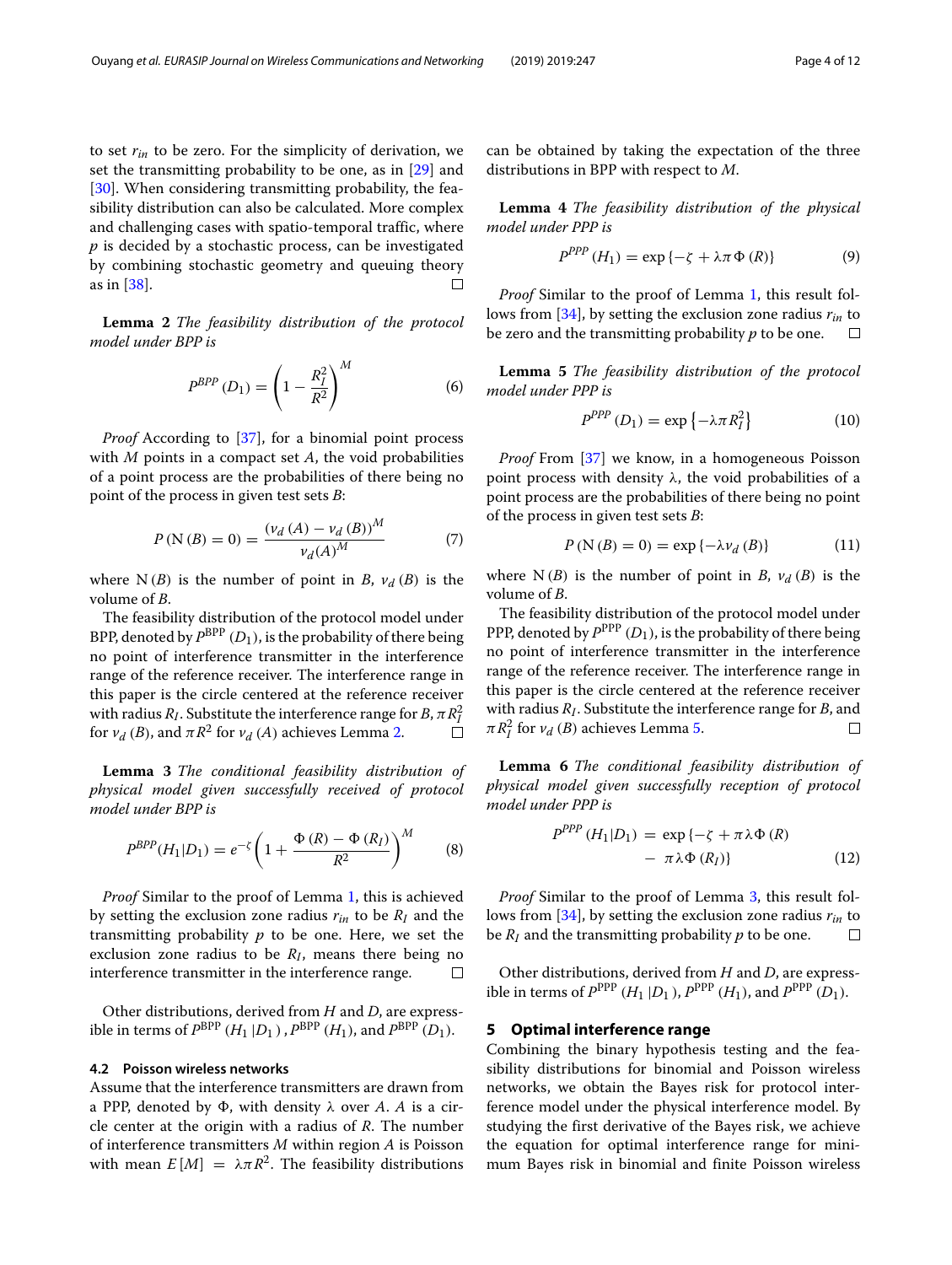networks. Furthermore, the Bayes risk and optimal interference range in infinite Poisson wireless networks can be found by taking the limit of those in the finite Poisson wireless networks as  $R \rightarrow \infty$ .

#### **5.1 Binomial wireless networks**

<span id="page-4-0"></span>**Proposition 1** *The Bayes risk in binomial wireless networks, denoted by rBPP, under the uniform cost model is*

$$
r^{BPP} = P^{BPP} (H_1) + P^{BPP} (D_1)
$$
  
\n
$$
- 2P^{BPP} (H_1 | D_1) P^{BPP} (D_1)
$$
  
\n
$$
= e^{-\zeta} \left( 1 + \frac{\Phi(R)}{R^2} \right)^M + \left( 1 - \frac{R_I^2}{R^2} \right)^M
$$
  
\n
$$
- 2e^{-\zeta} \left( 1 + \frac{\Phi(R) - \Phi(R_I)}{R^2} \right)^M
$$
  
\n
$$
\times \left( 1 - \frac{R_I^2}{R^2} \right)^M
$$
(13)

*Proof* The result is immediate from [\(4\)](#page-2-3) and substituting feasibility distribution expression from [\(5\)](#page-2-4), [\(6\)](#page-3-4), and [\(8\)](#page-3-5).  $\Box$ 

**Theorem 1** (Optimal interference range for minimum Bayes risk) *Under the uniform cost model, the optimal interference range for minimum Bayes risk in binomial wireless networks always exists. When*  $\zeta \geq \log 2$ *, the optimal interference range is R. This can hardly be set as interference range, as only the reference transmitter is allowed to transmit. When* ζ < log 2*, the optimal interference range is the unique solution to*

$$
e^{\zeta} (1 + (\Phi (R) - \Phi (R_I)) / R^2)^{-M} =
$$
  

$$
2 - \frac{2\beta R (R^2 - R_I^2)}{R_I (\beta + R_I^{\alpha}) (R^2 + \Phi (R) - \Phi (R_I))}
$$
(14)

 $\Box$ *Proof* The proof is in Appendix [A](#page-7-2)

#### **5.2 Finite poisson wireless networks**

**Proposition 2** *The Bayes risk under finite PPP, denoted by rPPP, under the uniform cost model is*

$$
r^{PPP} = P^{PPP} (H_1) + P^{PPP} (D_1)
$$
  
\n
$$
- 2P^{PPP} (H_1|D_1) P^{PPP} (D_1)
$$
  
\n
$$
= \exp \{-\zeta + \lambda \pi \Phi (R)\} + \exp \{-\lambda \pi R_I^2\}
$$
  
\n
$$
- 2 \exp \{-\zeta + \lambda \pi \Phi (R)
$$
  
\n
$$
- \lambda \pi (\Phi (R_I) + R_I^2)\}
$$
\n(15)

*Proof* Similar to Proposition [1](#page-4-0) by substituting feasibility distribution expression from  $(9)$ ,  $(10)$ , and  $(12)$ .  $\Box$ 

<span id="page-4-1"></span>**Theorem 2** (Optimal interference range for minimum Bayes risk) *Under the uniform cost model, the optimal interference range for minimum Bayes risk under finite PPP is the unique solution to*

$$
\frac{\beta + R_I^{\alpha}}{2R_I^{\alpha}} = \exp \{-\zeta + \lambda \pi \Phi (R) - \lambda \pi \Phi (R_I) \} \qquad (16)
$$

The solution exists if and only if

$$
\zeta < \log\left(\left(2R^{\alpha}\right)/\left(\beta + R^{\alpha}\right)\right) \tag{17}
$$

*Proof* The proof is in Appendix [B.](#page-8-0)

#### $\Box$

#### **5.3 Infinite poisson wireless networks**

For the PPP on the entire plan, the corresponding results can be obtained from the PPP over a finite region *A* by taking the limit as  $R \to \infty$ . The results are as follows. The feasibility distributions of infinite PPP are similar to those of finite PPP by replacing  $\Phi(R)$  to  $\lim_{R \to \infty} \Phi(R) =$ 

<span id="page-4-2"></span> $-2\pi\beta^{2/\alpha}\csc{(2\pi/\alpha)}/\alpha\csc{(2\pi/\alpha)}/\alpha.$ The Bayes risk is

$$
r^{\text{infPPP}} = \exp\left\{-\zeta - 2\lambda \pi^2 \beta^{2/\alpha} \csc\left(2\pi/\alpha\right) / \alpha \csc\left(2\pi/\alpha\right) / \alpha\right\} + \exp\left\{-\lambda \pi R_I^2\right\} - 2 \exp\left\{-\zeta - 2\lambda \pi^2 \beta^{2/\alpha} \csc\left(2\pi/\alpha\right) / \alpha - \lambda \pi \left(\Phi(R_I) + R_I^2\right)\right\}
$$
(18)

**Corollary 1** (Optimal interference range for minimum Bayes risk) *Under the uniform cost model, the optimal interference range for minimum Bayes risk under infinite PPP is the unique solution to*

<span id="page-4-3"></span>
$$
\frac{\beta + R_I^{\alpha}}{2R_I^{\alpha}} = \exp \{-\zeta - 2\lambda \pi^2 \beta^{2/\alpha} \csc (2\pi/\alpha)/\alpha - \lambda \pi \Phi(R_I)\}\
$$
 (19)

The solution exists if and only if

<span id="page-4-4"></span>
$$
\zeta < \log 2 \tag{20}
$$

*Proof* This result follows from Theorem [2](#page-4-1) by taking the limit as  $R \to \infty$ .  $\Box$ 

**Corollary 2** *For two dimension networks, when the reference transmitter is at unit distance from the receiver and uniform cost model is adopted, the Bayes risk and the optimal interference range under infinite PPP are the same with those in* [\[30\]](#page-10-27)*.*

*Proof* The proof is in Appendix C. 
$$
\Box
$$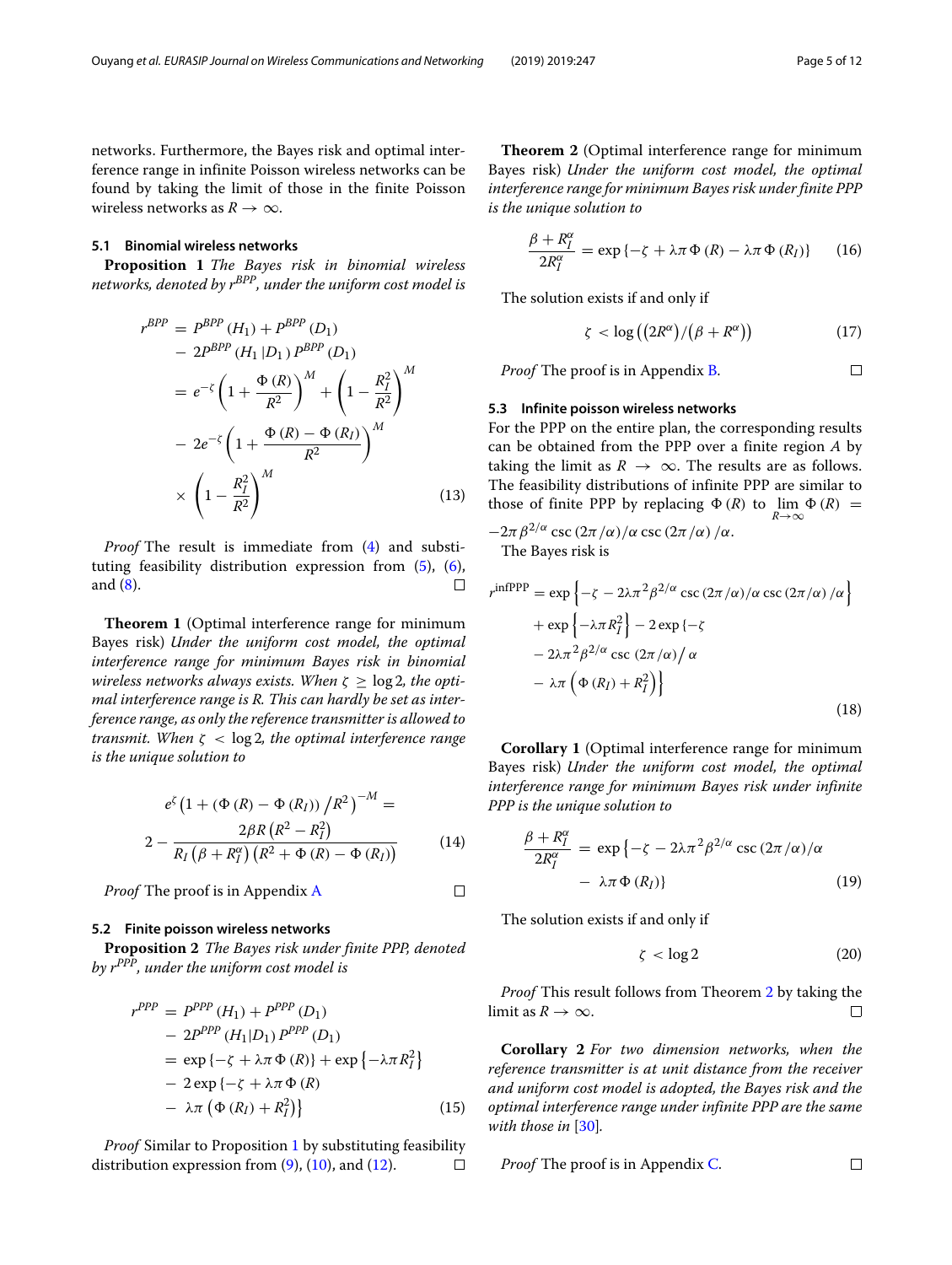#### <span id="page-5-0"></span>**6 Numerical results**

In our simulation, we use the similar environment parameters of [\[30\]](#page-10-27). Notice that distance is normalized to the distance from  $TX_0$  to  $RX_0$ , and the transmitter density is one hundred times of that in [\[30\]](#page-10-27). Numerical results for Bayes risk, optimal interference range, receiver operating characteristic (ROC), and area under curve (AUC) for both BPP and PPP are shown as follows. The proposed methods can be adopted to achieve the interference range for wireless networks. We utilize the ROC and AUC to evaluate the performance of each method. The ROC is used to show the tradeoff between type I (false rejection  $P_I = P(D_1 | H_0)$ ) and type II (false acceptance  $P_{II} =$  $P(D_0 | H_1)$  ) error rates. The AUC is the area under the ROC curve and is a useful numerical value to evaluate the performance of the proposed method.

#### **6.1 Bayes risks and first derivatives**

The Bayes risks and the first derivatives under BPP, finite PPP, and infinite PPP are shown in Fig [1.](#page-5-1) In order to show the difference of the three point processes, we set the area to be a disk of radius  $R = 10$ . When the area is sufficiently large, the results of BPP and finite PPP converge to those of infinite PPP. The density of interference transmitter is  $\lambda = 2 \times 10^{-2}$ . The path loss exponent is  $\alpha = 3$ . The SINR threshold is  $\beta = 5$ . We first investigate the case without noise, where the power of background noise is set to be 0, and the SNR is infinite, i.e., SNR =  $+\infty$ .

Figure [1a](#page-5-1) shows the Bayes risks decrease firstly then increase with the increment of the interference range. The minimum Bayes risks are achieved at the optimal interference range. From the numerical results, we know that there is a unique optimal interference range which can minimize the Bayes risk for BPP, finite PPP, and infinite PPP, respectively. For BPP, the optimal interference range is  $R_I^{\rm BPP} = 2.00$ . For finite PPP, the optimal interference range is  $R_I^{\rm PPP} = 2.02$ . For infinite BPP, the optimal interference range is  $R_I^{\text{inf PPP}} = 2.11$ . This indicates the BPP has the smallest optimal range, which allows more transmitters to be active simultaneously. Besides, with small interference range, the Bayes risk of BPP is almost the same as the Bayes risk of finite PPP, and obviously smaller than that of infinite PPP. This means, for finite networks with small interference range, using the infinite PPP method will overestimate the Bayes risk.

As shown in Fig [1b](#page-5-1), with the growth of interference range, the first derivatives turn from negative to positive. For  $0 \leq R_I \leq 10$ , there is a unique zero point, which acts as the optimal interference range, for the BPP, finite PPP, and infinite PPP, respectively. It can be found that the first derivative of the BPP is the first to reach the zero point, and follows the first derivative of the finite PPP, and the last is the first derivative of the infinite PPP.



<span id="page-5-1"></span>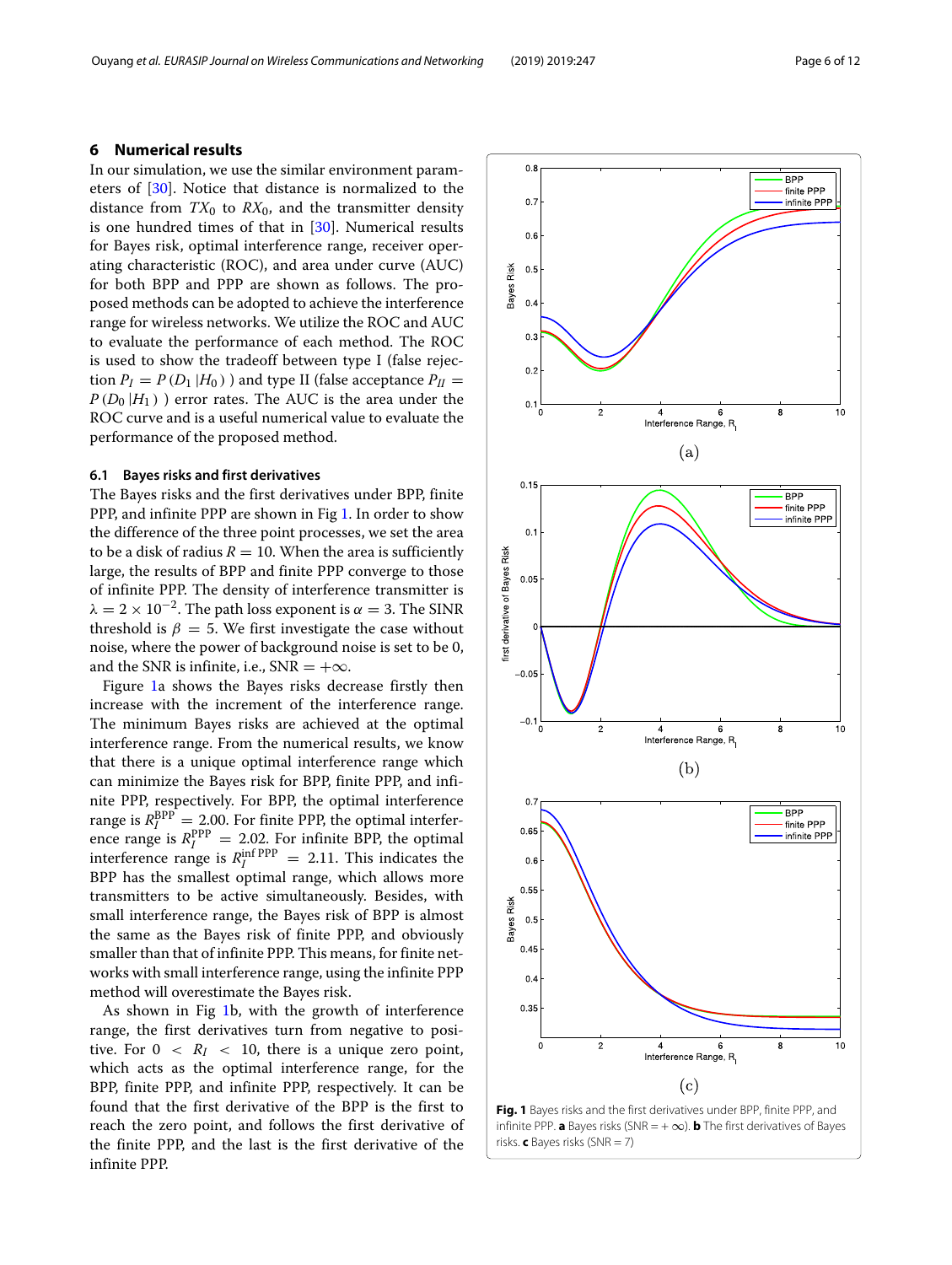When SNR is sufficiently large  $(SNR > \frac{\beta}{\log 2})$ , similar results can be achieved. For the case with large noise  $\left(\text{SNR} \leq \frac{\beta}{\log 2}\right)$ , we set SNR = 7 as an example in Fig [1c](#page-5-1). It is obvious that the Bayes risks are monotonously decreasing, and the optimal interference ranges for the minimum Bayes risks are at the maximum network radius *R*. This indicates that only the reference transmitter can be active, which is inefficiency for a practical network. Consequently, the Bayes methods cannot be directly applied to the network with heavy noise, and more effort should be taken in this aspect.

#### **6.2 Parameters influence the optimal interference range**

Figure [2](#page-6-0) shows the optimal interference range influenced by parameters ( $\lambda$ ,  $\beta$ ,  $\alpha$ ), under BPP, finite PPP, and infinite PPP. The area is a disk of radius  $R = 10$ . The power of background noise is set to be 0, and the SNR is infinite, i.e.,  $SNR = +\infty$ .

Figure [2a](#page-6-0) shows the optimal interference ranges increase with the density  $\lambda$  growing from 2 × 10<sup>-3</sup> to  $2 \times 10^{-1}$ . The settings of other parameters are  $\alpha = 3$ and  $\beta = 5$ . This is quite hard to understand. As the physical feasibility decreases with  $λ$ , in order to minimize the Bayes risks, the protocol feasibility must likewise be decreased by increasing  $R_I$  or  $\lambda$ . Notice that, in order to minimize the Bayes risks, only increasing  $\lambda$  is not enough, and it must be additionally increased by expanding *RI*. It is quite obvious that the optimal interference range of BPP and finite PPP are smaller than that of infinite PPP. As in infinite PPP, the network radius is infinite, which leads to more interference compared with BPP and finite PPP. In order to minimize the risk, a relatively larger interference range is needed for infinite PPP. Besides, the optimal interference range of BPP is slightly lower than that of finite PPP.

Figure [2b](#page-6-0) shows the optimal interference ranges increase with the SINR threshold  $\beta$  growing from 0.5 to 50. The settings of other parameters are  $\lambda = 2 \times 10^{-2}$  and  $\alpha = 3$ . This is because the physical feasibility decreases with SINR threshold  $\beta$ , and the protocol model feasibility must be decreased by increasing *RI*. Similar to Fig. [2a](#page-6-0), the optimal interference range of BPP and finite PPP are smaller than that of infinite PPP, and the optimal interference range of BPP is slightly lower than that of finite PPP.

Figure [2c](#page-6-0) shows the optimal interference ranges decrease with the path loss exponent  $\alpha$  growing from 2 to 8. The settings of other parameters are  $\lambda$  =  $2 \times 10^{-2}$  and  $\beta = 5$ . Bigger path loss exponent means higher power attenuation, which leads to lower interference and higher protocol feasibility. In order to minimize the Bayes risks, the protocol feasibility must likewise be increased by decreasing *RI*. Again,



<span id="page-6-0"></span>**Fig. 2** Optimal interference range influenced by parameters. **a** Optimal interference range vs. densityλ. **b** Optimal interference range vs. SINR threshold β. **c** Optimal interference range vs. path loss  $P$ exponent  $\alpha$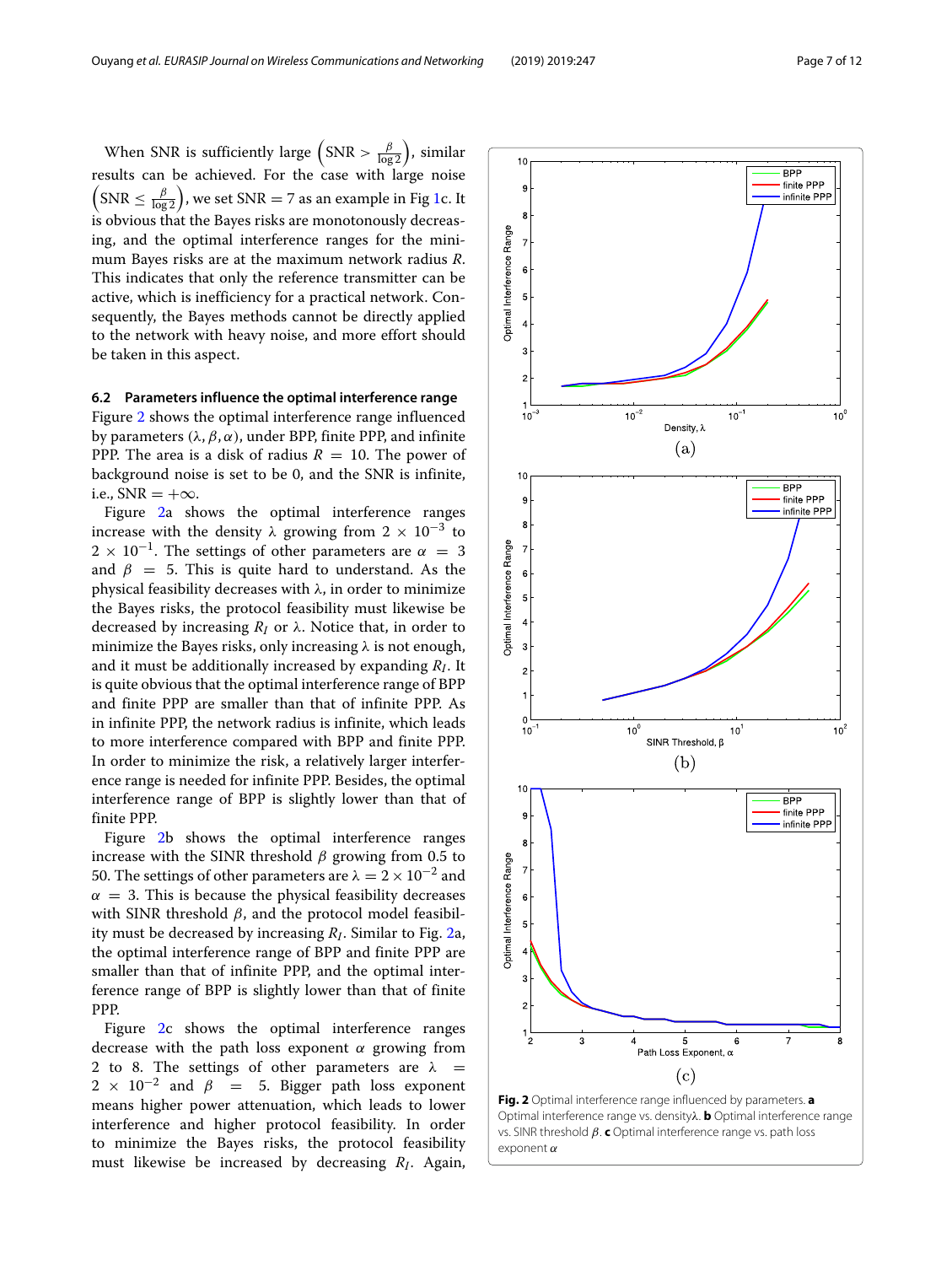the optimal interference range of BPP and finite PPP are smaller than that of infinite PPP, and the optimal interference range of BPP is slightly lower than that of finite PPP.

Those simulation results indicate the optimal interference range should be appropriately chosen according to the network parameters. The casual setting of the interference range will raise the Bayes risk and depress the performance of wireless networks.

#### **6.3 ROC and AUC compare**

Figure [3](#page-7-3) compares the ROC and AUC of BPP, finite PPP, and infinite PPP. The path loss exponent is  $\alpha = 3$ . The SINR threshold is  $\beta$  =5 and SNR = + $\infty$ . Figure [3a](#page-7-3) shows the ROC curves travel from bottom-right to topleft, as the interference range *RI* grows. The network



radius is  $R = 10$ . The density of interference transmitter is  $\lambda = 2 \times 10^{-2}$ . The ROC of BPP is in the lowest place and close to the ROC of finite PPP. It is obvious that the ROC of both BPP and finite PPP is under that of infinite PPP, which means the BPP and finite PPP methods have a lower error rate than the infinite PPP method. That is to say, the BPP method and the finite PPP methods perform better in the finite networks. Figure [3b](#page-7-3) shows the AUC of BPP, finite PPP, and infinite PPP vary with the different network radiuses. The network radiuses range from 10 to 200, and the density of interference transmitter is set to be  $\lambda = 2 \times 10^{-2}$ ,  $\lambda = 1 \times 10^{-1}$ , and  $\lambda = 3 \times 10^{-1}$ . From the simulation results, we know the AUC of BPP and finite PPP is smaller than the AUC of infinite PPP when the network radius is small. With a larger network radius, those AUCs are nearly the same. Those results indicate that the BPP method and the finite PPP method have better performance in small networks and have similar performance to infinite PPP in large networks. Furthermore, when  $\lambda =$  $1 \times 10^{-1}$  and  $\lambda = 3 \times 10^{-1}$ , there is an obvious advantage of the BPP method over the finite PPP method. That is to say, the BPP method performs better than the PPP methods in small networks with high node density. When  $\lambda = 2 \times 10^{-2}$ , the AUC of finite PPP and infinite PPP are nearly the same. This implies that the two PPP methods have the same performance in wireless networks with large density.

#### <span id="page-7-0"></span>**7 Conclusion**

In this paper, we provide methods to achieve the optimal interference range for minimum Bayes risk, under the assumptions of both binomial and Poisson wireless networks. For Poisson wireless networks, both finite and infinite networks are concerned. Following that, several numerical results are provided. Simulation results show that in the finite wireless network, the BPP method performs better than the PPP methods. The analytical and numerical results may assist in the more accurate and effective use of the protocol interference model.

In future work, it is of interest to relate the risk with what a user of networks may care, e.g., throughput, delay, and reliability. This may directly indicate the effect of interference range setting on the network performance. Additionally, networks with medium access control (MAC) protocol (e.g., ALOHA and CSMA), unsaturated traffic(e.g., spatio-temporal traffic), and more fading factors (e.g., Rician and Nakagami) need further studied.

#### <span id="page-7-1"></span>**Appendix Appendix A Proof of theorem 1**

<span id="page-7-3"></span><span id="page-7-2"></span>*Proof* The first derivative of  $r^{BPP}$  to interference range

*RI* is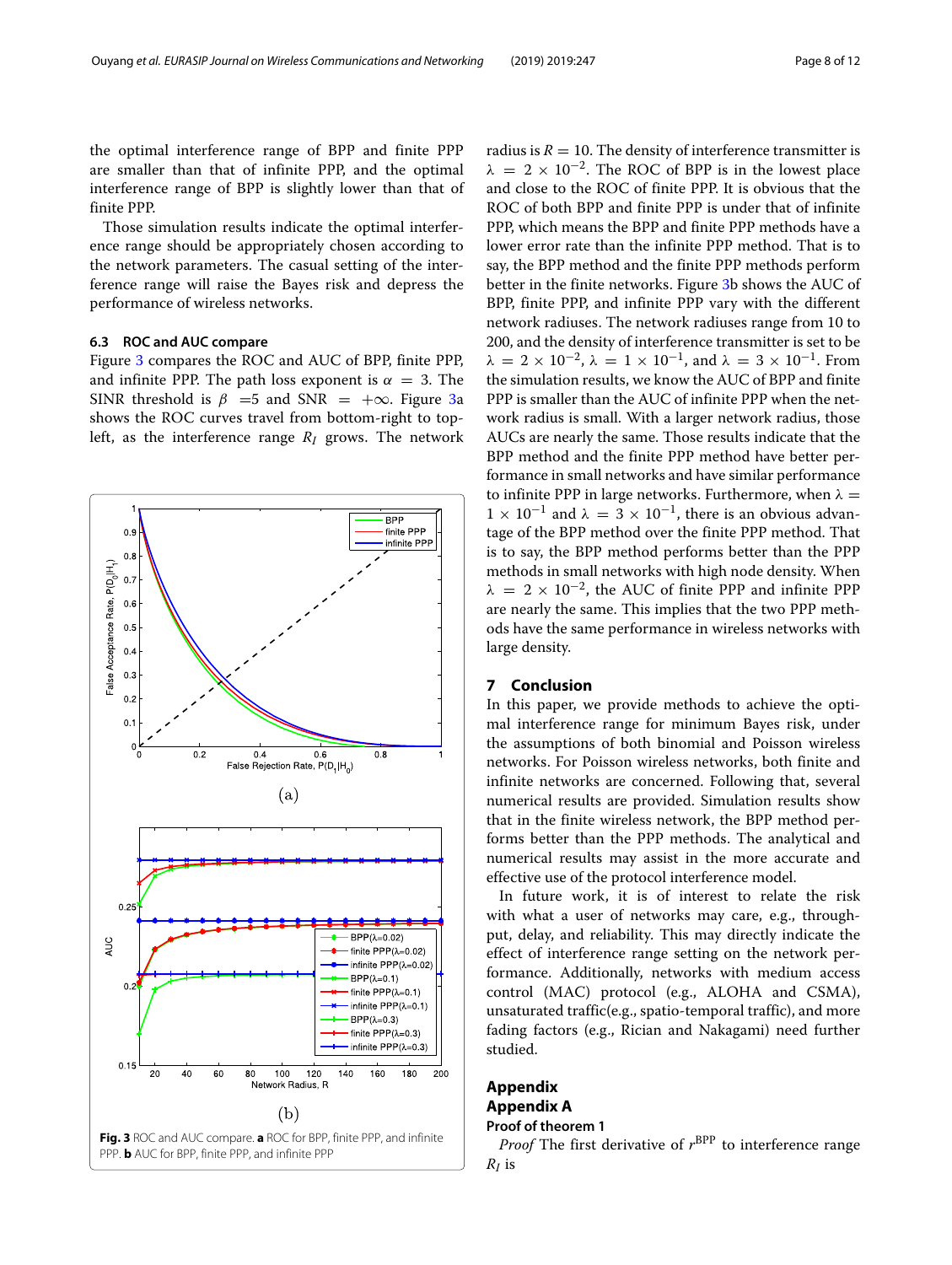$$
\frac{d\vec{r}}{dR_I} = M\left(1 - \frac{R_I^2}{R^2}\right)^{M-1} \left(-\frac{2R_I}{R^2}\right)
$$
  
\n
$$
-2e^{-\zeta} \left(1 - \frac{R_I^2}{R^2}\right)^{M-1}
$$
  
\n
$$
\times \left(1 + \frac{\Phi(R) - \Phi(R_I)}{R^2}\right)^{M-1}
$$
  
\n
$$
\times \left(M\left(\frac{2\beta R_I}{R^2(\beta + R_I^{\alpha})}\right) \left(1 - \frac{R_I^2}{R^2}\right)
$$
  
\n
$$
+ \left(1 + \frac{\Phi(R) - \Phi(R_I)}{R^2}\right) M\left(\frac{-2R_I}{R^2}\right)\right)
$$
  
\n
$$
= M\left(1 - \frac{R_I^2}{R^2}\right)^{M-1} \left(-\frac{2R_I}{R^2}\right)
$$
  
\n
$$
\times e^{-\zeta} \left(1 + \frac{\Phi(R) - \Phi(R_I)}{R^2}\right)^{M}
$$
  
\n
$$
\times \left(e^{\zeta} \left(1 + \frac{\Phi(R) - \Phi(R_I)}{R^2}\right)^{-M} - 2
$$
  
\n
$$
+ \frac{2\beta (R^2 - R_I^2)}{(\beta + R_I^{\alpha})(R^2 + \Phi(R) - \Phi(R_I))}\right) \qquad (21)
$$

*M*−<sup>1</sup>

In order to analyze the first derivative, the following two functions are defined.

$$
f_1 = e^{\zeta} \left( 1 + \left( \Phi(R) - \Phi(R_I) \right) / R^2 \right)^{-M}
$$
  
\n
$$
f_2 = 2 - \frac{2\beta (R^2 - R_I^2)}{(\beta + R_I^{\alpha})(R^2 + \Phi(R) - \Phi(R_I))}
$$
\n(22)

The first derivative of  $r^{BPP}$  to interference range  $R_I$  can be expressed as follows:

$$
\frac{dr^{\text{BPP}}}{dR_I} = g_1(R_I) (f_1 - f_2)
$$
 (23)

where  $g_1(R_I) = Me^{-\zeta} \left( -\frac{2R_I}{R^2} \right) \left( 1 - \frac{R_I^2}{R^2} \right)^{M-1} h(R_I)$ , and  $h(R_I) = \left(1 + \frac{\Phi(R) - \Phi(R_I)}{R^2}\right)^M$ . It is easy to know that  $g_1(R_I) < 0$  for all  $R_I$ , as  $h(R_I) > 0$  ( $\Phi(x)$  is monotonous decreasing). The monotonicity of  $r^{BPP}$  can be easily decided by analyzing  $f_1 - f_2$ .

For 1/*f*1, the first derivative is

<span id="page-8-1"></span>
$$
(1/f1)' = Me- $\zeta$  \left(1 + \frac{\Phi(R) - \Phi(R_I)}{R^2}\right)^{M-1}
$$
  
  $\times \left(\frac{2\beta R_I}{R^2(\beta + R_I^{\alpha})}\right)$  (24)  
  $\geq 0$ 

From  $(24)$ , we know  $1/f_1$  is monotonously increasing, and  $f_1$  is monotonously decreasing. The limiting values are  $\lim_{R_I \to 0} f_1 = e^{\zeta} \left( 1 + \Phi(R) / R^2 \right)^{-M}$ , and  $\lim_{R_I \to R'} f_1 = e^{\zeta}$ .

For  $f_2$ , the first derivative is

<span id="page-8-2"></span>
$$
f_2' = ((\beta + R_I^{\alpha})(R^2 + \Phi (R) - \Phi (R_I)))^{-2}
$$
  
\n
$$
\times (4\beta R_I (\beta + R_I^{\alpha})(R^2 + \Phi (R) - \Phi (R_I))
$$
  
\n
$$
+ 2\beta (R^2 - R_I^2) (\alpha R_I^{\alpha - 1} (R^2 + \Phi (R)
$$
  
\n
$$
- \Phi (R_I)) + 2\beta R_I))
$$
  
\n
$$
\geq 0
$$
 (25)

From  $(25)$ , we know  $f_2$  is monotonously increasing, and the limiting values are  $\lim_{R_I \to 0} f_2 = 2 - 2R^2/(R^2 - \Phi(R))$  and  $\lim_{R_I \to R} f_2 = 2.$ 

In summary,  $f_1$  is decreasing from  $e^{\zeta} \left(1 + \frac{\Phi(R)}{R^2}\right)^{-M}$ down to  $e^{\zeta}$ , and  $f_2$  is increasing from  $2 - \frac{2R^2}{R^2 - \Phi(R)}$  up to 2. It is clear that  $f_1$  and  $f_2$  have a unique intersection, which minimizes the Bayes risk, if and only if  $e^{\zeta} < 2$ , i.e.,  $\zeta$  < log 2. That is to say, when  $\zeta$  < log 2, the optimal interference range is achieved at  $f_1 = f_2$ . Denote the point  $f_1 = f_2$  by  $R_I^{\text{BPP}}$ . When  $R_I \leq R_I^{\text{BPP}}$ ,  $f_1 > f_2$ ,  $\frac{dr^{\text{BPP}}}{dR_I}$  < 0, and  $r^{\text{BPP}}$  is monotonously decreasing. When  $R_I > R_I^{\rm BPP}$ ,  $f_1 < f_2$ ,  $\frac{dr^{\rm BPP}}{dR_I} > 0$ , and  $r^{\rm BPP}$  is monotonously increasing. As a consequence, the minimum Bayes risk  $r^{\mathrm{BPP}}$  is achieved at  $R^{\mathrm{BPP}}_I$ , which is the optimal interference range of BPP. If  $\zeta \ge \log 2$ ,  $f_1$  will always be bigger than *f*<sub>2</sub>, and  $\frac{d r^{BPP}}{dR_I} \leq 0$  is tenable for all  $R_I \in [0, R]$ . Under this situation, the optimal interference range for minimum  $r^{\rm BPP}$  is  $R$ .  $\Box$ 

#### **Appendix B**

#### **Proof of theorem 2**

<span id="page-8-0"></span>*Proof* The first derivative of  $r^{\text{PPP}}$  to interference range *RI* is

$$
\frac{dr^{\text{PPP}}}{dR_I} = \exp\left\{-\lambda \pi R_I^2\right\} (-2\lambda \pi R_I)
$$
  
\n
$$
- 2 \exp\left\{-c - \lambda \pi \left(\Phi(R_I) + R_I^2\right)\right\}
$$
  
\n
$$
\times \left(\frac{-2\lambda \pi R_I^{\alpha+1}}{\beta + R_I^{\alpha}}\right)
$$
  
\n
$$
= \exp\left\{-\lambda \pi R_I^2\right\} \left(\frac{-4\lambda \pi R_I^{\alpha+1}}{\beta + R_I^{\alpha}}\right)
$$
  
\n
$$
\times \left(\frac{\beta + R_I^{\alpha}}{2R_I^{\alpha}} - \exp\left\{-c - \lambda \pi \Phi(R_I)\right\}\right)
$$

where  $c = \zeta - \lambda \pi \Phi(R)$  is a variable that irrelevant to *RI*. Similar to the Appendix [A,](#page-7-2) we define the following two functions to analyze the derivative.

$$
f_3 = \frac{\beta + R_I^{\alpha}}{2R_I^{\alpha}}
$$
  
\n
$$
f_4 = \exp\{-c - \lambda \pi \Phi(R_I)\}\
$$
\n(27)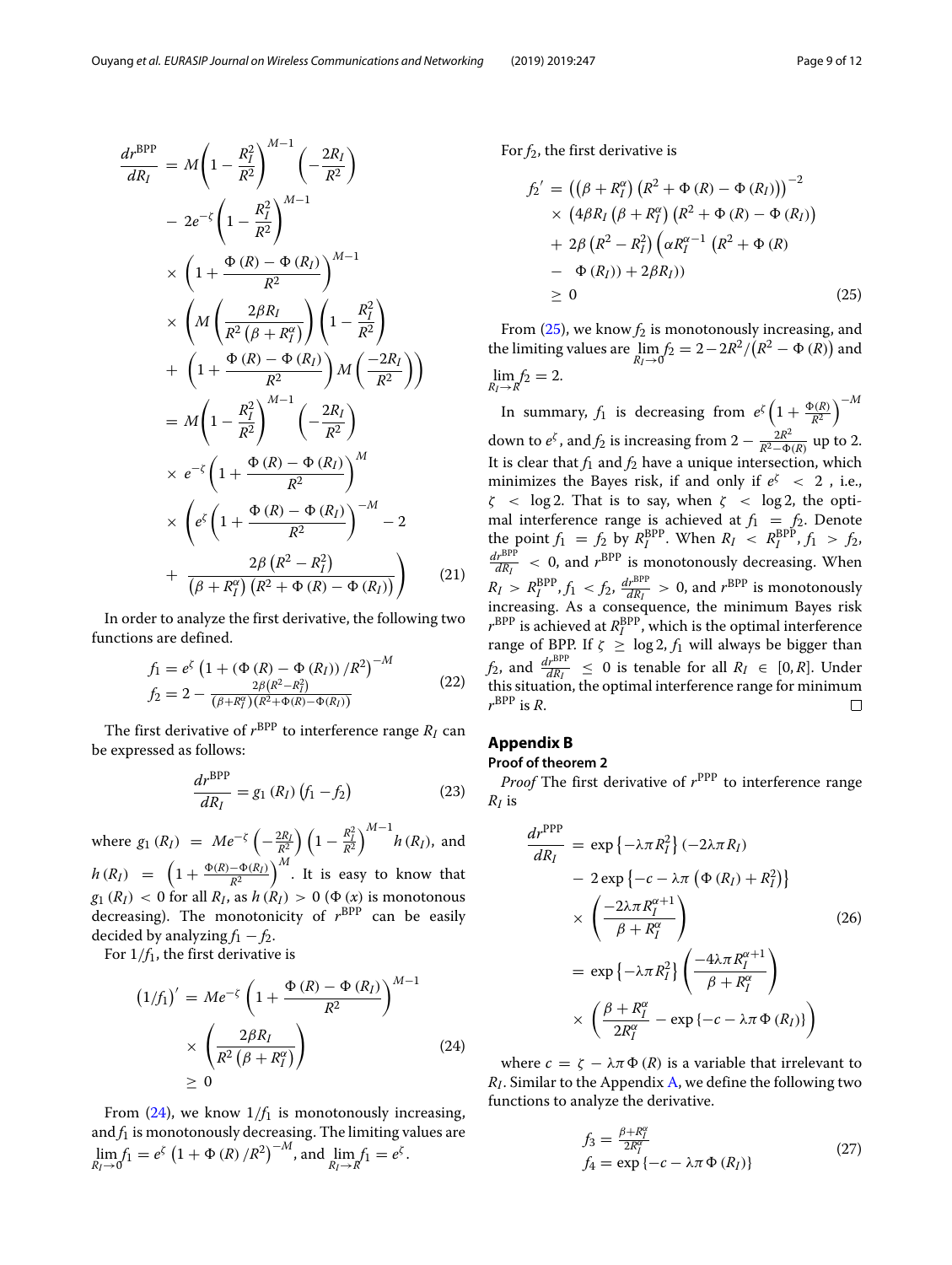The first derivative of  $r^{\text{PPP}}$  to interference range  $R_I$  can be expressed as follows:

$$
\frac{dr^{\rm PPP}}{dR_I} = g_2 (R_I) (f_3 - f_4)
$$
 (28)

where  $g_2(R_I) = \exp \left\{-\lambda \pi R_I^2\right\} \left( \frac{-4\lambda \pi R_I^{\alpha+1}}{\beta + R_I^{\alpha}} \right)$  $\overline{\beta+R_I^{\alpha}}$  $\Big)$  < 0, for all  $R_I$ . The monotonicity of  $r^{PPP}$  can be easily decided by analyzing  $f_3 - f_4$ .

For  $f_3$ , the first derivative is

<span id="page-9-1"></span>
$$
f_3' = \frac{-\alpha\beta}{R_I^{\alpha+1}} < 0 \tag{29}
$$

From  $(29)$ , we know  $f_3$  is monotonously decreasing, and the limiting values are  $\lim_{R_I \to 0} f_3 = +\infty$  and  $\lim_{R_I \to R} f_3 = \frac{\beta + R^{\alpha}}{2R^{\alpha}}$ .

For *f*4, the first derivative is

<span id="page-9-2"></span>
$$
f_4' = \exp\{-c - \lambda \pi \Phi(R_I)\} \left(\frac{2\lambda \pi \beta R_I}{\beta + R_I^{\alpha}}\right) \ge 0 \qquad (30)
$$

From  $(30)$ , we know  $f_4$  is monotonously increasing, and the limiting values are  $\lim_{R_I \to 0} f_4 = e^{-c}$  and  $\lim_{R_I \to R} f_4 =$  $\exp \{-c - \lambda \pi \Phi(R)\} = e^{-\zeta}.$ 

In summary,  $f_3$  is decreasing from  $+\infty$  down to  $(\beta + R^{\alpha})/(2R^{\alpha})$ , and  $f_4$  is increasing from  $e^{-c}$  up to  $e^{-\zeta}$  . It is clear that *f*<sub>3</sub> and *f*<sub>4</sub> have a unique intersection, which minimizes the Bayes risk, if and only if  $\zeta$  < log( $\frac{2R^{\alpha}}{\beta + R^{\alpha}}$ ). That is to say, when  $\zeta$  <  $\log ((2R^{\alpha})/(\beta + R^{\alpha}))$ , the optimal interference range is achieved at  $f_3 = f_4$ . Denote the point  $f_3 = f_4$  by  $R_I^{PPP}$ . When  $R_I \ll R_I^{\rm PPP}$ ,  $f_3 > f_4$ ,  $\frac{dr^{\rm PPP}}{dR_I} \ll 0$ , and  $r^{\rm PPP}$  is monotonously decreasing. When  $R_I > R_I^{\text{PPP}}$ ,  $f_3 < f_4$ ,  $\frac{dr^{PPP}}{dR_I} > 0$ , and  $r^{PPP}$  is monotonously increasing. As a consequence, the minimum Bayes risk  $r^{\text{PPP}}$  is achieved at *R*PPP *<sup>I</sup>* , which is the optimal interference range of PPP. If  $\zeta \geq \log((2R^{\alpha})(\beta + R^{\alpha}))$ , *f*<sub>3</sub> will always be bigger than *f*<sub>4</sub>, and  $\frac{dr^{PPP}}{dR_I} \leq 0$  is tenable for all  $R_I \in [0, R]$ . Under this situation, the optimal interference range for minimum  $r^{\rm PPP}$ is *R*.  $\Box$ 

#### **Appendix C**

#### **Proof of corollary 2**

<span id="page-9-0"></span>*Proof* We show the coincidence of the Bayes risk and the optimal interference range in turn.

#### *Bayes risk*

For two dimension network, when the reference transmitter is at unit distance from the receiver and uniform cost model are adopted, the Bayes risk in [\[30\]](#page-10-27) is

<span id="page-9-3"></span>
$$
r^{\text{infPPP}} = \exp \{-2\lambda \pi^2 \beta^{2/\alpha} \csc (2\pi/\alpha)/\alpha\}
$$
  
+ 
$$
\exp \{-\lambda \pi R_I^2\}
$$
  
- 
$$
2 \exp \{-2\lambda \pi^2 \beta^{2/\alpha} \csc (2\pi/\alpha)/\alpha
$$
  
- 
$$
\zeta - \lambda \pi \beta^{2/\alpha} I (R_I^{\alpha}/\beta, 2/\alpha)\}
$$
(31)

where  $I(u, v) = v \int_0^u t^v/(1 + t) dt$ .

This is achieved from [\[30\]](#page-10-27) by letting  $n = 2$ ,  $r_t = 1$ ,  $r_0 =$  $R_I$ ,  $\eta = 1/\text{SNR}$ ,  $c_{01} = c_{10} = 1$ , and  $c_{00} = c_{11} = 0$ . The only different between  $(31)$  and  $(18)$  is the last part of the third exponent. To prove the coincidence of  $(31)$  and  $(18)$ , we only have to demonstrate  $\beta^{2/\alpha} I(R_I^{\alpha}/\beta, 2/\alpha) = \Phi(R_I) + \beta$  $R_I^2$ . The proof is as follow:

<span id="page-9-4"></span>
$$
\beta^{2/\alpha} I\left(\frac{R_I^{\alpha}}{\beta}, \frac{2}{\alpha}\right) = \beta^{2/\alpha} \frac{2}{\alpha} \int_0^{R_I^{\alpha}/\beta} \frac{t^{2/\alpha}}{1+t} dt
$$

$$
= \beta^{2/\alpha} \frac{2}{\alpha} \int_0^{R_I} \frac{(\beta^{-1}u^{\alpha})^{2/\alpha}}{1+\beta^{-1}u^{\alpha}}
$$

$$
\times \left(\frac{\alpha}{\beta}\right) u^{\alpha-1} du
$$

$$
= \frac{2}{\beta} \int_0^{R_I} \frac{u^{\alpha+1}}{1+\beta^{-1}u^{\alpha}} du
$$

$$
= \Phi(R_I) + R_I^2 \tag{32}
$$

#### *Optimal interference range*

For two dimension network, when the reference transmitter is at unit distance from the receiver and uniform cost model are adopted, the optimal interference range in [\[30\]](#page-10-27) is the unique solution to

<span id="page-9-5"></span>
$$
\frac{1}{2}\left(1+\frac{\beta}{R_{I}^{\alpha}}\right) = \exp\left\{-2\lambda\pi^{2}\beta^{2/\alpha}\csc\left(2\pi/\alpha\right)/\alpha\right.\n-\zeta + \lambda\pi R_{I}^{2}\n-\lambda\pi\beta^{2/\alpha}I\left(R_{I}^{\alpha}/\beta,2/\alpha\right)\right\}
$$
\n(33)

This solution exists if and only if

<span id="page-9-6"></span>
$$
\zeta < \log 2 \tag{34}
$$

This is achieved from [\[30\]](#page-10-27) by letting  $n = 2$ ,  $r_T = 1$ ,  $r_Q =$  $R_I$ ,  $\zeta = 1/\text{SNR}$ ,  $c_{01} = c_{10} = 1$ , and  $c_{00} = c_{11} = 0$ . Recalling [\(32\)](#page-9-4), we can easily prove the right hand side of [\(33\)](#page-9-5) coincides with that of  $(19)$ . The equality of the left hand sides is obvious. The condition that optimal interference range exists  $(34)$  is the same as  $(20)$ .  $\Box$ 

#### **Abbreviations**

AUC: Area under curve; BPP: Binomial point process; i.i.d.: Independent and identically distributed; PPP: Poisson point process; PRK: Physical-ratio-K; ROC: Receiver operating characteristic; SINR: Signal-to-interference-and-noise ratio; SNR: Average signal-to-noise ratio

#### **Acknowledgements**

The authors wish to acknowledge the helpful comments of the Associate Editor and the anonymous reviewers.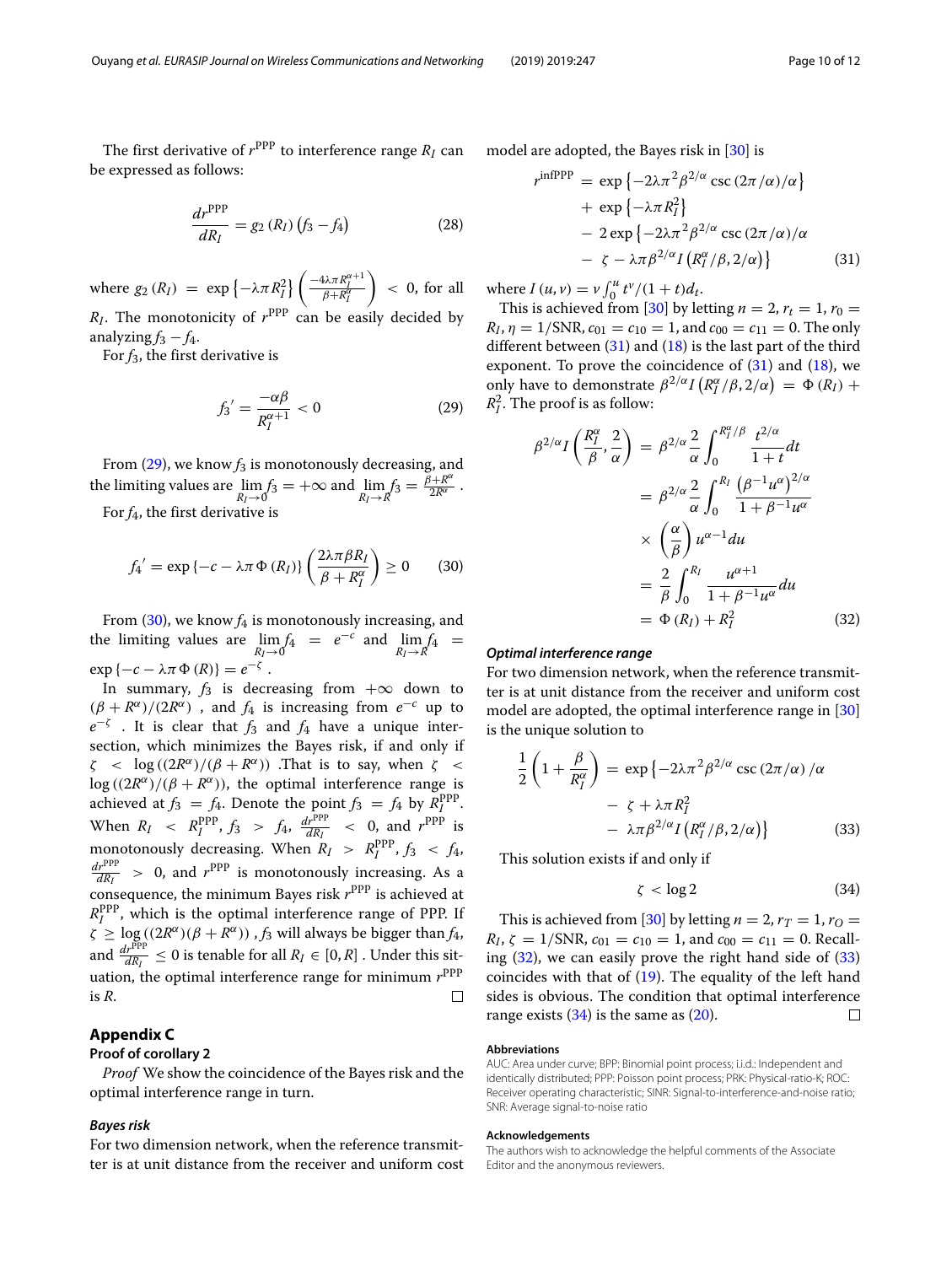#### **Authors' contributions**

All authors contribute to the concept, design, and developments of the theory analysis and the simulation results in this manuscript. All authors read and approved the final manuscript.

#### **Authors' information**

Min Ouyang received his B.S. degree in Communication Engineering from Jilin University, China, in 2014. He is currently working toward the Ph.D. degree in Communication Engineering in the same university by postgraduate recommendation. He has been devoted to researching on capacity analysis for wireless networks. His current research interests include capacity analysis and stochastic geometry modeling in wireless networks.

Wenxiao Shi received the B.S. degree in Communication Engineering from Changchun Institute of Posts and Telecommunications, China, in 1983; the M.S. degree in Electrical Engineering from Harbin Institute of Technology, China, in 1991; and the Ph.D. degree in Communication and Information Systems from Jilin University, China, in 2006. He is a Professor in the College of Communication Engineering, Jilin University, China, since 2000. His research interests include radio resource management, access control and load balance of heterogeneous wireless networks, wireless mesh networks, free-space optical communication, mobile edge computing, etc.

#### **Funding**

This work was supported in part by the National Science Foundation of Jilin Province of China (No.20180101045JC) and in part by the National Natural Science Foundation of China (No.61373124)

#### **Availability of data and materials**

Not applicable.

#### **Competing interests**

The authors declare that they have no competing interests.

#### Received: 11 June 2019 Accepted: 24 October 2019 Published online: 06 November 2019

#### **References**

- <span id="page-10-0"></span>1. P. Gupta, P. R. Kumar, The capacity of wireless networks. IEEE Trans. Inf. Theory. **46**(2), 388–404 (2000)
- <span id="page-10-1"></span>2. K. Shih, Y. Chen, C. Chang, A physical/virtual carrier-sense-based power control mac protocol for collision avoidance in wireless ad hoc networks. IEEE Trans. Parallel Distrib. Syst. **22**(2), 193–207 (2011)
- 3. W. Ren, Q. Zhao, A. Swami, Connectivity of heterogeneous wireless networks. IEEE Trans. Inf. Theory. **57**(7), 4315–4332 (2012)
- <span id="page-10-16"></span>4. A. Argyriou, Cross-layer and cooperative opportunistic network coding in wireless ad hoc networks. IEEE Trans. Veh. Commun. **59**(2), 803–812 (2010)
- <span id="page-10-2"></span>5. X. Li, P. Kong, K. Chua, Tcp performance in ieee 802.11-based ad hoc networks with multiple wireless lossy links. IEEE. Trans. Mob. Comput. **6**(12), 1329–1342 (2007)
- <span id="page-10-3"></span>6. J. Wang, W. Shi, K. Cui, F. Jin, Y. Li, Partially overlapped channel assignment for multi-channel multi-radio wireless mesh networks. EURASIP J. Wirel. Commun. Netw. **25**, 1–12 (2015)
- <span id="page-10-12"></span>7. Y. Ding, Y. Huang, G. Zeng, L. Xiao, Using partially overlapping channels to improve throughput in wireless mesh networks. IEEE. Trans. Mob. Comput. **11**(11), 1720–1733 (2012)
- <span id="page-10-13"></span>8. J. Wang, W. Shi, Y. Xu, F. Jin, Uniform description of interference and load based routing metric for wireless mesh networks. EURASIP J. Wirel. Commun. Netw. **132**, 1–11 (2014)
- <span id="page-10-17"></span>9. H. Ma, R. Vijayakumar, S. Roy, J. Zhu, Optimizing 802.11 wireless mesh networks based on physical carrier sensing. IEEE-ACM Trans. Netw. **17**(5), 1550–1563 (2009)
- <span id="page-10-4"></span>10. Y. Feng, M. Li, M. Wu, A weighted interference estimation scheme for interface switching wireless mesh networks. Wirel. Commun. Mob. Comput. **9**, 773–784 (2009)
- <span id="page-10-5"></span>11. R. Kapelko, On the maximum movement to the power of random sensors for coverage and interference. Pervasive Mob. Comput. **51**, 174–192 (2018)
- <span id="page-10-6"></span>12. G. Zhou, T. He, J. A. Stankovic, T. Abdelzaher, in IEEE INFOCOM 2005. The Conference on Computer Communications - 24th Annual Joint Conference of

the IEEE Computer and Communications Societies: 13-17 March 2005; Miami, FL, United States. Rid: radio interference detection in wireless sensor networks (IEEE, Miami, 2005), pp. 891–901. [https://doi.org/10.1109/](https://doi.org/10.1109/INFCOM.2005.1498319) [INFCOM.2005.1498319](https://doi.org/10.1109/INFCOM.2005.1498319)

- <span id="page-10-7"></span>13. N. Lee, S. Bahk, in COMSWARE 2007. Proceedings of the 2007 2nd International Conference on Communication System Software and Middleware and Workshops: 7-12 January 2007; Bangalore, India. Channel allocation considering the interference range in multi-cell ofdma downlink systems, (2007), pp. 1–6. [https://doi.org/10.1109/comswa.2007.](https://doi.org/10.1109/comswa.2007.382616) [382616](https://doi.org/10.1109/comswa.2007.382616)
- <span id="page-10-8"></span>14. N. Lee, S. Bahk, in WCNC 2007. 2007 IEEE Wireless Communications and Networking Conference: 11-15 March 2007; Kowloon, China. Dynamic channel allocation using the interference range in multi-cell downlink systems, (2007), pp. 1716–1721. <https://doi.org/10.1109/wcnc.2007.323>
- <span id="page-10-9"></span>15. M. Zhou, H. Harada, P. Kong, J. S. Pathmasuntharama, in WCNC 2010.2010 IEEE Wireless Communications and Networking Conference: 18-21 April 2010; Sydney, NSW, Australia. Interference range analysis and scheduling among three-hop neighborhood in maritime wimax mesh networks, (2010), pp. 1–6. <https://doi.org/10.1109/wcnc.2010.5506227>
- <span id="page-10-10"></span>16. K. Lee, P. Mitchell, D. Grace, Energy efficient distributed reservation multiple access with adaptive switching requests for wireless networks. IEEE Trans. Wirel. Commun. **13**(1), 259–267 (2014)
- <span id="page-10-11"></span>17. C. Sum, M. A. Rahman, L. Lu, F. Kojima, H. Harada, in WCNC 2012. 2012 IEEE Wireless Communications and Networking Conference: 1-4 April 2010; Paris, France. On communication and interference range of IEEE 802.15.4g smart utility networks, (2012), pp. 1169–1174. [https://doi.org/10.1109/](https://doi.org/10.1109/wcnc.2012.6213953) [wcnc.2012.6213953](https://doi.org/10.1109/wcnc.2012.6213953)
- <span id="page-10-14"></span>18. S. Xu, T. Saadawi, Does the ieee 802.11 mac protocol work well in multihop wireless ad hoc networks?. IEEE Commun. Mag. **39**(6), 130–137 (2001)
- <span id="page-10-15"></span>19. K. Xu, M. Gerla, S. Bae, in GLOBECOM'02. IEEE Global Telecommunications Conference: 17-21 November 2002; Taipei, Taiwan, China. How effective is the ieee 802.11 rts/cts handshake in ad hoc networks, (2002), pp. 72–76. <https://doi.org/10.1109/glocom.2002.1188044>
- <span id="page-10-18"></span>20. S. Wang, V. Venkateswaran, X. Zhang, Fundamental analysis of full-duplex gains in wireless networks. IEEE-ACM Trans. Netw. **25**(3), 1401–1416 (2017)
- <span id="page-10-19"></span>21. J. YAO, W. Lou, C. Yang, K. Wu, Efficient interference-aware power control for wireless networks. Comput. Netw. **136**, 68–79 (2018)
- 22. J. YAO, W. Lou, C. Yang, K. Wu, in ICC 2017. 2017 IEEE International Conference on Communications: 21-25 May 2017; Paris, France. Efficient interference-aware power control in wireless ad hoc networks, (2017), pp. 1–6. <https://doi.org/10.1109/icc.2017.7997363>
- <span id="page-10-20"></span>23. K. Park, J. Choi, J. C. Hou, Y. Hu, H. Lim, Optimal physical carrier sense in wireless networks. Ad Hoc Netw. **9**(1), 16–27 (2011)
- <span id="page-10-21"></span>24. Y. Shi, Y. T. Hou, J. Liu, S. Kompella, Bridging the gap between protocol and physical models for wireless networks. IEEE. Trans. Mob. Comput. **12**(7), 1404–1416 (2013)
- <span id="page-10-22"></span>25. A. Hasan, J. G. Andrews, The guard zone in wireless ad hoc networks. IEEE Trans. Wirel. Commun. **6**(3), 897–906 (2007)
- <span id="page-10-23"></span>26. A. Iyer, C. Rosenberg, A. Karnik, What is the right model for wireless channel interference?. IEEE Trans. Wirel. Commun. **8**(5), 2662–2671 (2009)
- <span id="page-10-24"></span>27. H. Zhang, X. Che, X. Liu, X. Ju, Adaptive instantiation of the protocol interference model in wireless networked sensing and control. ACM Trans. Sensor Netw. **10**(2), 1–48 (2014)
- <span id="page-10-25"></span>28. A. Hasan, A. Ali, Guard zone-based scheduling in ad hoc networks. Comput. Commun. **56**, 89–97 (2015)
- <span id="page-10-26"></span>29. J. Wildman, S. Weber, in WiOpt 2016. 14th International Symposium on Modeling and Optimization in Mobile, Ad Hoc, and Wireless Networks: 9-13 May 2016; Tempe, AZ, United States. Minimizing the bayes risk of the protocol interference model in wireless poisson networks, (2016), pp. 1–8. <https://doi.org/10.1109/wiopt.2016.7492923>
- <span id="page-10-27"></span>30. J. Wildman, S. Weber, On protocol and physical interference models in poisson wireless networks. IEEE Trans. Wirel. Commun. **17**(2), 808–821 (2018)
- <span id="page-10-28"></span>31. Y. Zhong, X. Ge, H. H. Yang, T. Han, Q. Li, Traffic matching in 5g ultra-dense networks. IEEE Commun. Mag. **56**(8), 100–105 (2018)
- <span id="page-10-29"></span>32. X. Liu, Closed-form coverage probability in cellular networks with poisson point process. IEEE Trans. Veh. Technol. **68**(8), 8206–8209 (2019)
- <span id="page-10-30"></span>33. M. Salehi, H. Tabassum, E. Hossain, Accuracy of distance-based ranking of users in the analysis of noma systems. IEEE Trans. Commun. **67**(7), 5069–5083 (2019)